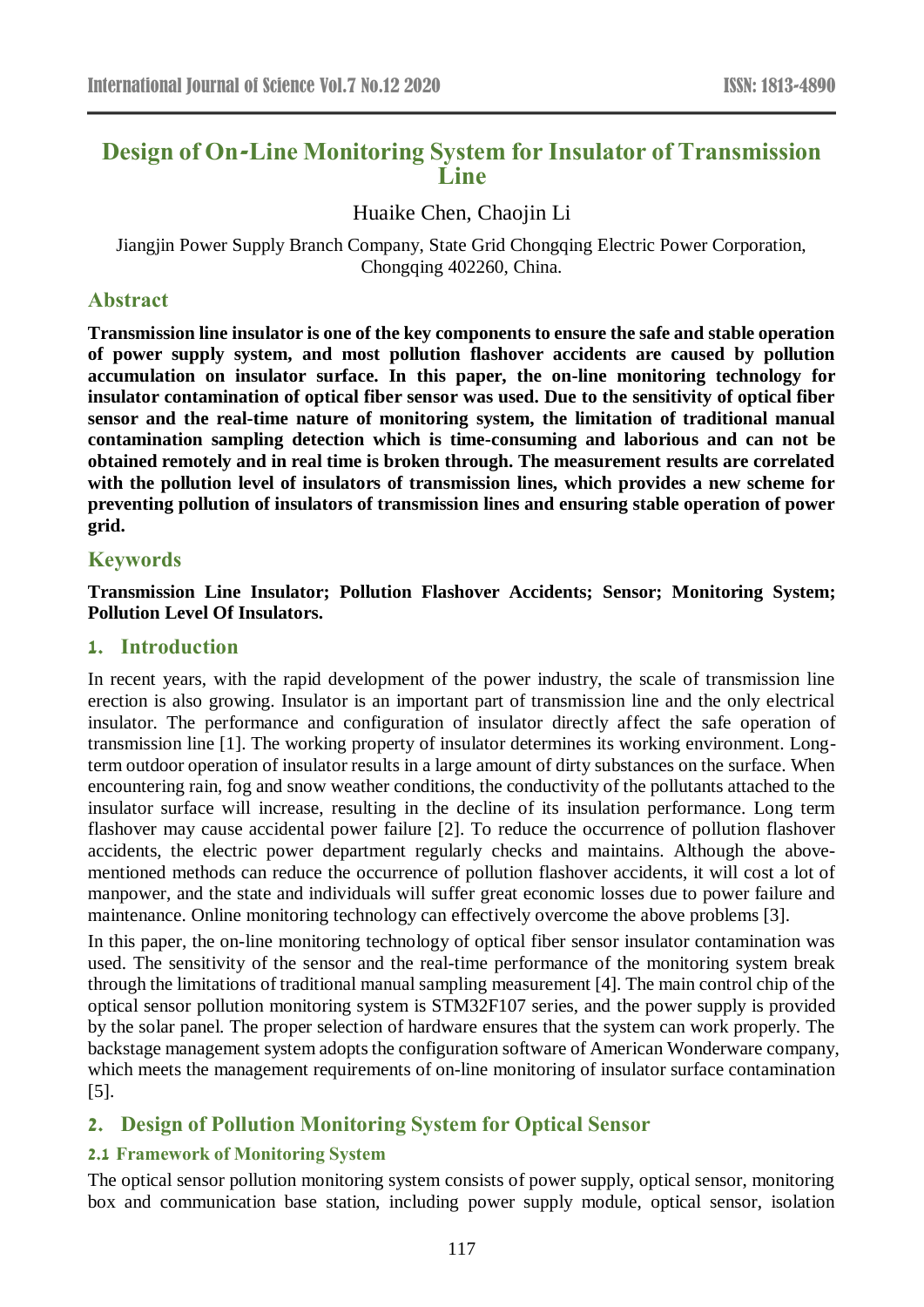protection module, photoelectric conversion module, data acquisition module, main control module, communication module and background monitoring center, as shown in Fig. 1.



Fig. 1 The framework of optical sensor contamination monitoring system

Power supply module: including solar panel, solar controller and battery, which provides stable operating voltage to other modules to ensure reliable real-time monitoring of insulator surface contamination.

Optical sensor: the pollution degree (salt density and ash density) of insulator surface is monitored by optical sensor technology, and the pollution degree of transmission line insulator surface is measured and transmitted to the isolation protection module.

Isolation protection module: the signal transmitted from optical sensor is transmitted to data acquisition module after isolation and protection processing.

Data acquisition module: the isolated and protected signal is transferred to the main control module through A/D conversion.

Main control module: the received digital signal is processed and transmitted to the communication module for data output.

Communication module: transmitting and exchanging data through wireless communication module. The wireless transmitter sends data to the server through the monitoring center, and the operator uses the service terminal for editing and processing to monitor the contamination of insulators.

Background monitoring center: including host, input and display equipment, with functions of insulator contamination database, calculation model, communication program and database of ability to absorb contamination.

# **2.2 Hardware Composition of Monitoring System**

Data monitoring terminal and background monitoring center constitute the online monitoring system of optical sensor pollution, which has the functions of real-time monitoring, wide coverage, intelligence and remote monitoring. The main controller combines with the peripheral circuit to realize data monitoring and adds anti-theft alarm function to the peripheral circuit, which can make the system more optimized. Solar cell is used as the power supply, and related hardware is used to measure the voltage of the power supply, so as to grasp the power consumption of the system in real time. Fig. 2 shows the hardware design of the monitoring system.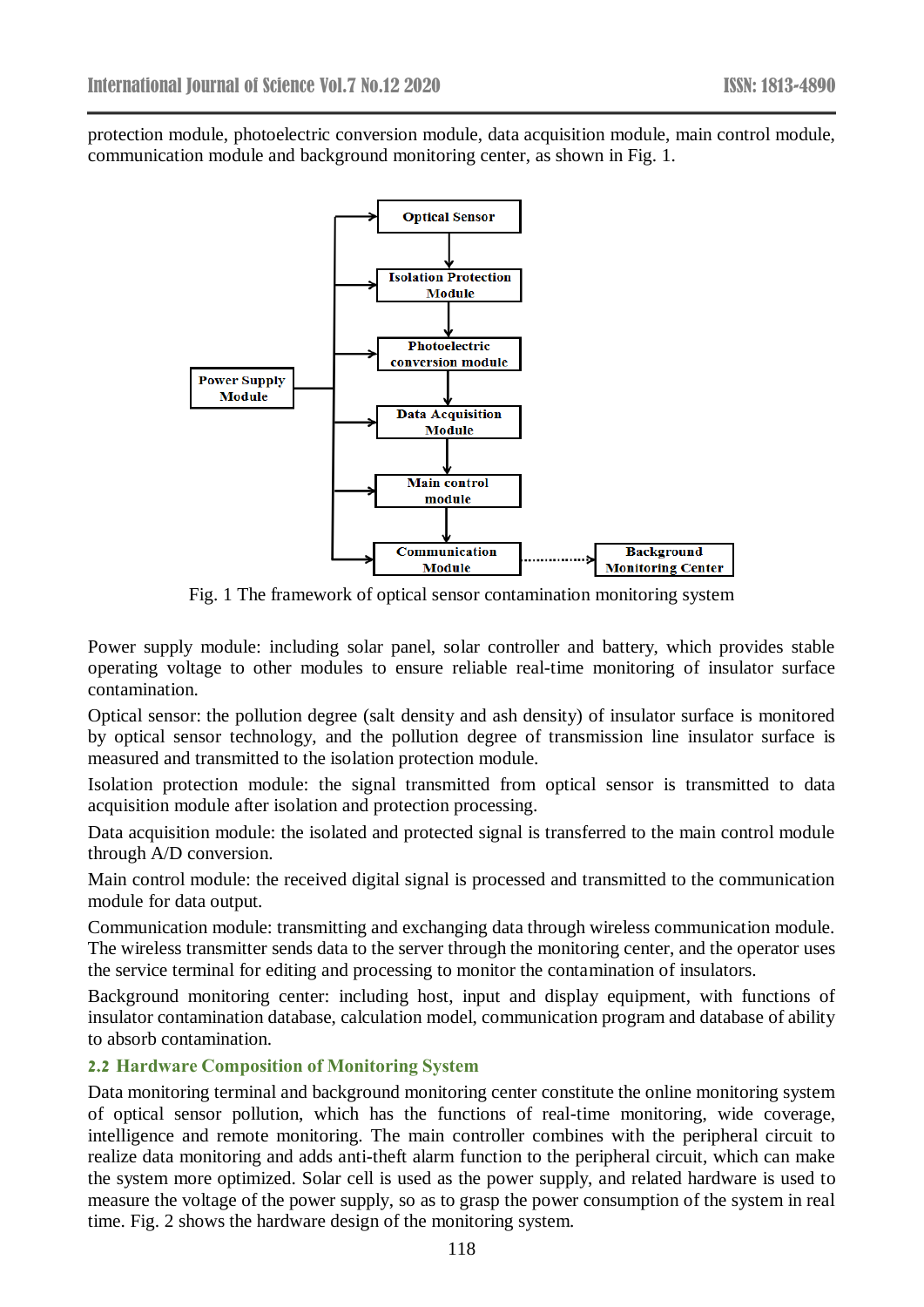

Fig. 2 The hardware design of the monitoring system

#### **2.2.1 Design of Power Supply System**

With the development of solar power supply technology and cost reduction, it is common to use solar energy to power detection systems. In this paper, the monitoring terminal is powered by a solar panel battery. The working principle of the power supply module is shown in Fig. 3. The system makes a judgment on the adequacy of solar energy. Indicators light up when there is enough solar energy, and photovoltaic panels generate electricity to power the load. The system also detects the working state of the battery. When the battery is under voltage, the battery is charged, and when the battery is fully charged, the charging circuit is disconnected. When there is insufficient solar energy, the photovoltaic panel stops working and analyses whether the battery can power the load. The load runs when the battery is full and stops when the battery is undervoltage. The state of the battery and photovoltaic panel needs to be checked at this time, because the battery can be put into operation at any time when there is no fault.



Fig. 3 The workflow of power module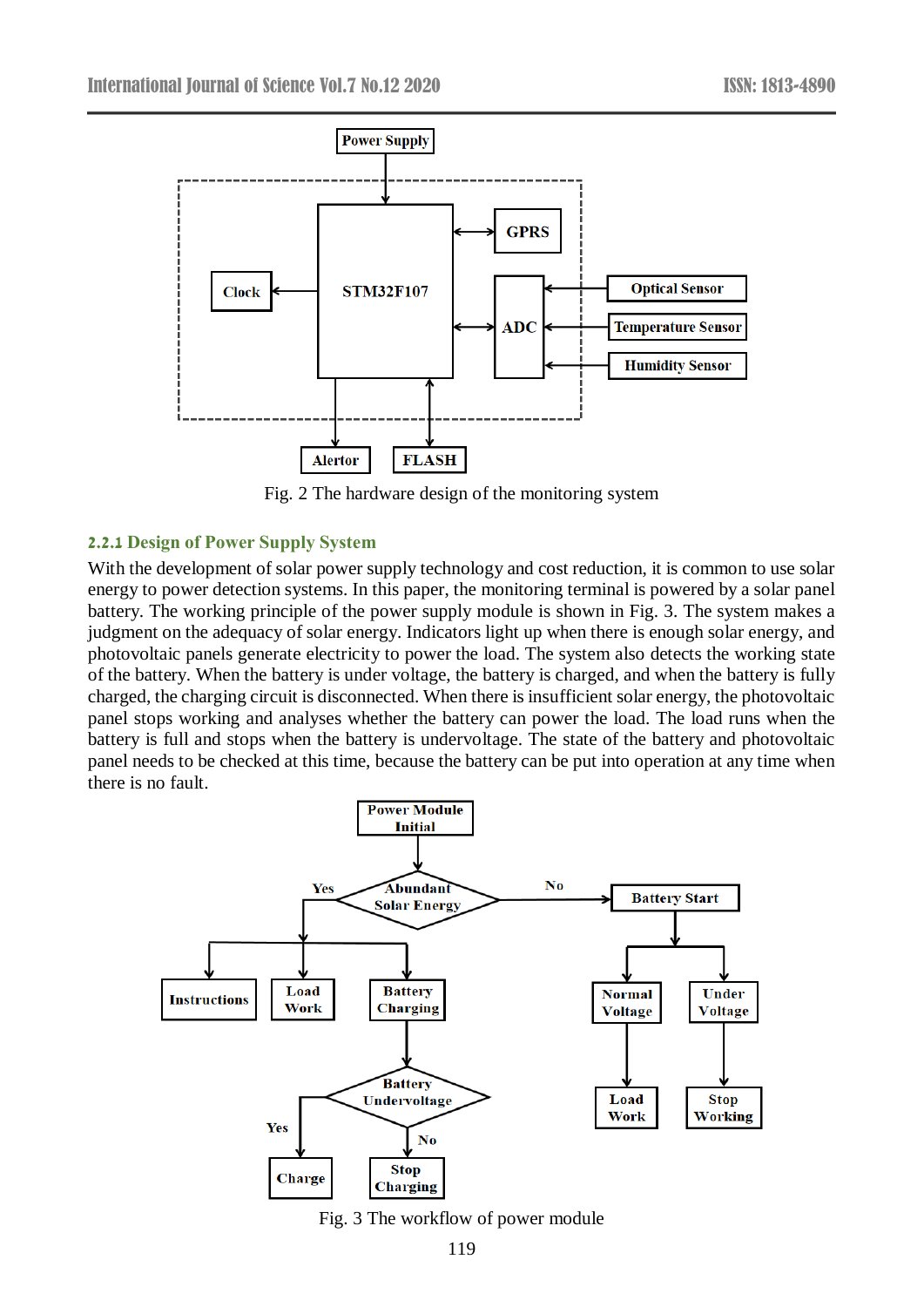#### **2.2.2 STM32F107 System**

For monitoring terminals, the main control panel is the heart, and its good performance has a significant impact on the operation of the entire system. STM32F107 chip has a large number of resources, which can meet the requirements of the system without peripheral interface. It can realize simulation function through serial line internal interface.

#### **2.2.3 Data Acquisition Nnit**

The signal is collected by external monitoring terminal sensors such as optical fiber, temperature and humidity sensors, and then converted to analog signal amplified by signal conditioning circuit to be processed by main control chip. The luminous flux data collected by the optical fiber sensor needs to be converted into electrical signals which are received and stored by the core board. The optical fiber sensor has a ring design, and salt will adhere to the surface when exposed to air. The beam produced by the laser acts as a parallel beam through the connector and the self-focusing rod and injects into the optical sensor at a certain angle. The attenuated light is received by the photoelectric converter and converted into electrical signal, which is displayed by the optical power meter. The optical signal acquisition is shown in Fig. 4.



Fig. 4 Principle of light signal acquisition

The temperature sensor type is LM35CZ and the temperature range is -40~110℃. Due to the harsh working conditions of the monitoring system, it is necessary to ensure accurate feedback high and low temperatures for normal operation. Two diodes are connected to the LM35 to achieve the rated temperature range. In addition, the output voltage of LM35CZ is -0.4~1.1V, which needs to be filtered, amplified and converted into A/D acquisition terminal. The humidity sensor model is IH-3605A, and the output voltage of 0.8V~4V is higher than the internal reference voltage of 2.5V of STM32F107, so the output signal needs to be partially processed. AD7705, a 16 bit  $\Sigma$ - $\Delta$  converter, is a low cost digital to analog converter. The collected temperature, humidity, light flux and other signals are converted into digital signals and transmitted to the main controller.

#### **2.2.4 Communication Module**

Huawei EM310 is used as GPRS wireless communication module of line monitoring terminal. Em310 is efficient in data processing, with multiple connections and ACK response functions. MAX232 chip is used in serial communication circuit of monitoring system, which can generate 232 level and communicate with upper computer.

# **3. Workflow of Monitoring System**

On-line monitoring of transmission line insulator contamination is carried out by photochemical method. High purity quartz optical waveguide is used as the main body of the sensor, and the pollution attached to it causes light scattering into the optical waveguide. The density of salt and ash is calculated by measuring the intensities of incident, transmitted and scattered light. Referring to the historical dirty database, the data model between grey density, salt density, light energy parameters, humidity and time is established.